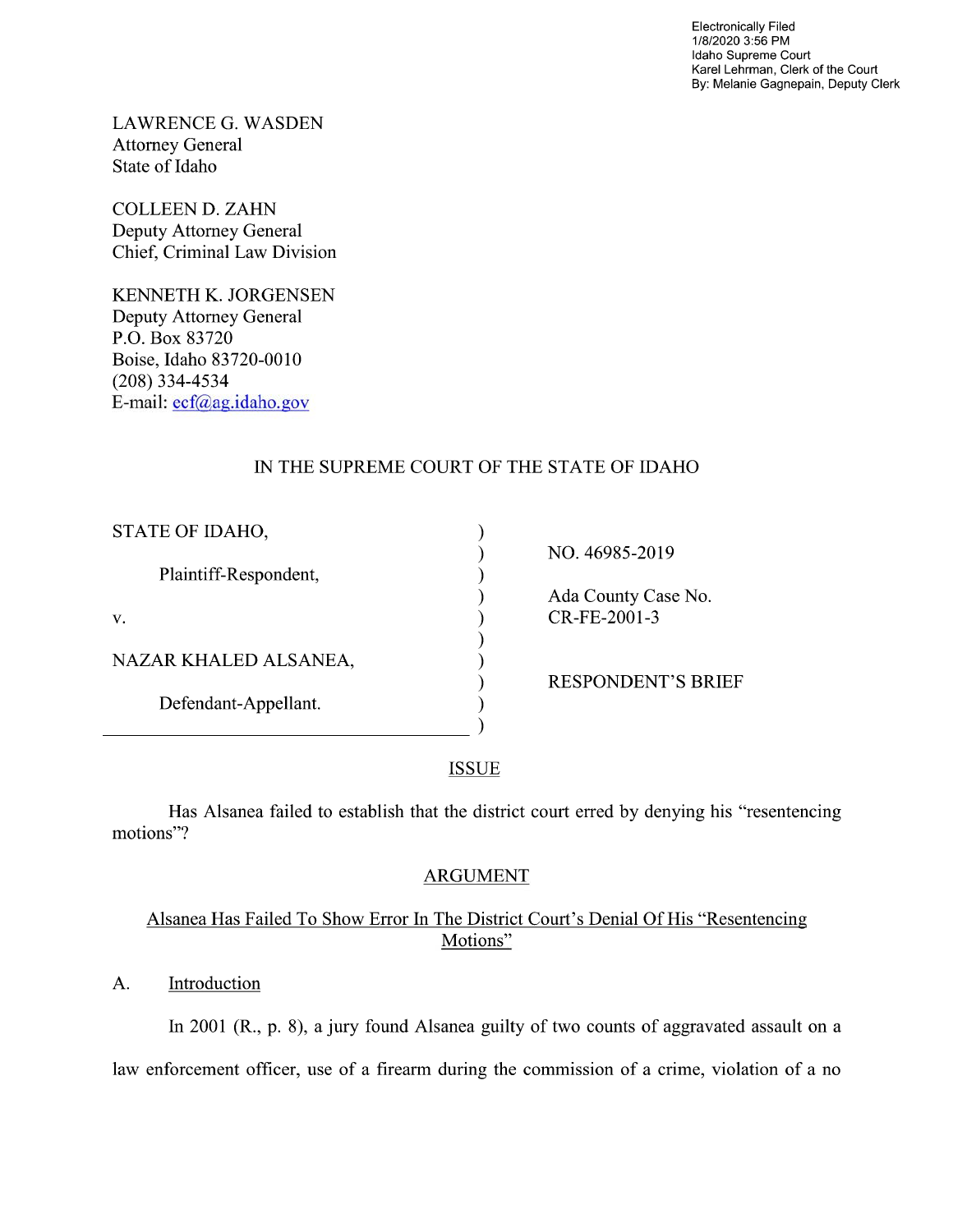contact order, and unlawful entry. State V. Alsanea, <sup>138</sup> Idaho 733, 737, <sup>69</sup> P.3d 153, <sup>157</sup> (Ct. App. 2003). The district court imposed consecutive sentences 0f 10 years fixed for the first count of aggravated assault on a law enforcement officer; 25 years, with 10 years fixed, for the second count of aggravated assault on a law enforcement officer, with a deadly weapon enhancement; one year indeterminate for violation of a no contact order; and six months indeterminate for unlawful entry. Id. at 737, 745, 69 P.3d at 157, 165. Alsanea appealed and the Idaho Court of Appeals affirmed his convictions and sentences. Id. at 746, 69 P.3d at 166.

In 2018, Alsanea filed a Rule 35 motion "for correction of illegal sentencing by means of violations of sentencing procedure and PSI consideration" and multiple related motions, including a motion for a confidential neuropsychological examination at public expense; a motion to redact the PSI and "alternative" motion to disqualify the district court judge; a motion "for forma pauperis"; a motion for appointment of conflict counsel; a motion for a telephonic hearing; a motion for a status hearing; a motion for an evidentiary hearing; and a motion to transport for any proceedings "if necessary." (R., pp. 17-22, 36-37, 40-50.) The district court denied the motions, finding that Alsanea's sentences are not illegal from the face 0f the record and that it was "without jurisdiction" to act on Alsanea's request that the court "resentence him based on psychological studies." (R., p. 80.) Alsanea filed a notice of appeal, deemed timely under the prison mailbox rule,<sup>1</sup> from the district court's order denying his motions. (R., pp. 83-86; Order Withdrawing Remittitur and Reinstating Appeal.)

"Mindful of the constraints of Rule 35(a) and jurisdictional principles," Alsanea asserts that the district court erred by denying his "resentencing motions." (Appellant's brief, p. 4.)

<sup>&</sup>lt;sup>1</sup> The mailbox rule deems a pro se inmate's document filed as of the date it was submitted to prison authorities for filing with the court. <u>State v. Johnson</u>, 152 Idaho 56, 62, 266 P.3d 1161, <sup>1</sup> The mailbox rule deems a pro se inmate's document filed as of the date it was submitted prison authorities for filing with the court. State v. Johnson, 152 Idaho 56, 62, 266 P.3d 11 167 (Ct. App. 2011) (citing <u>Munson </u>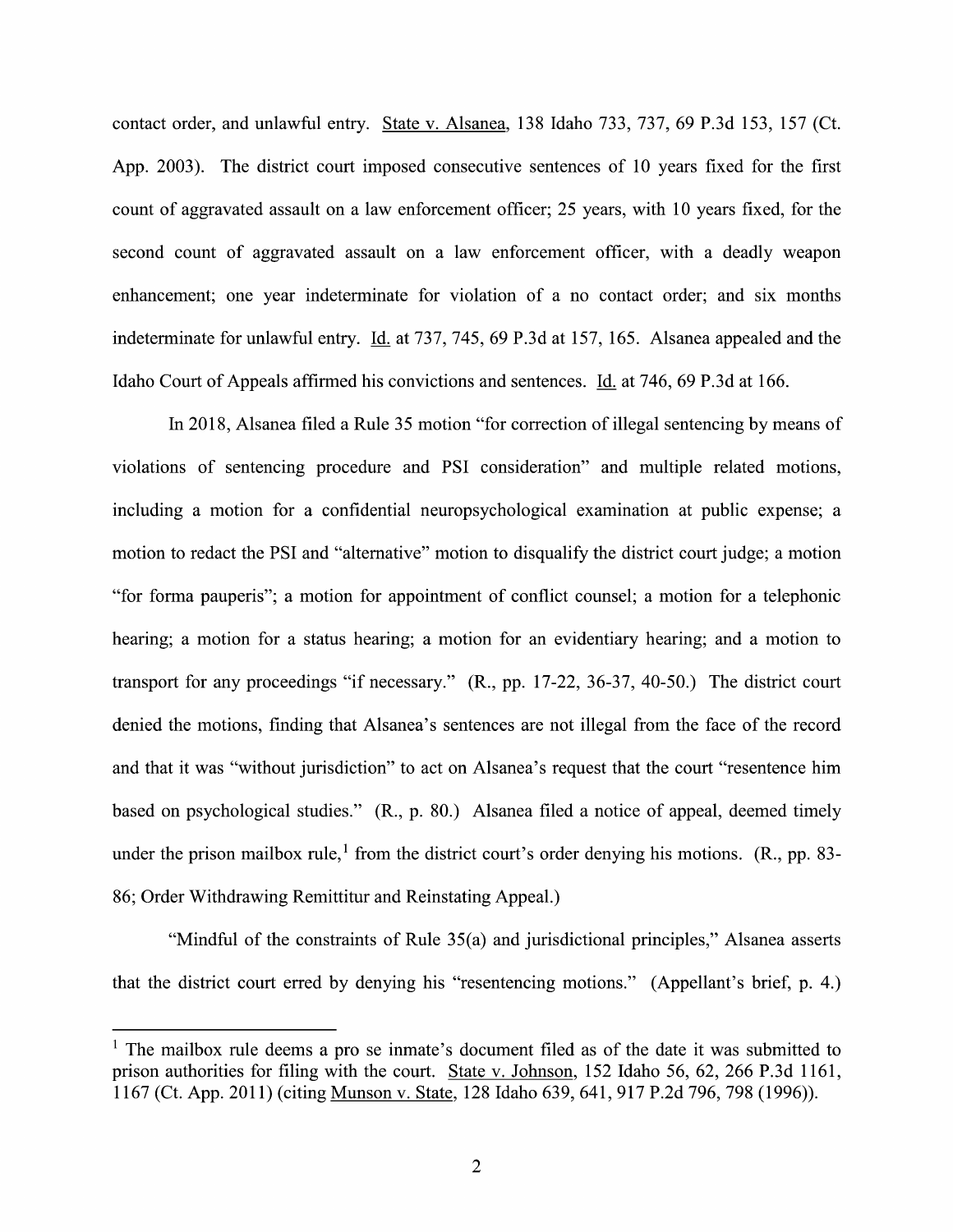Alsanea has failed to show any basis for reversal of the district court's order denying his "resentencing motions."

#### B. Standard Of Review

"Absent a statute or rule extending its jurisdiction, the trial court's jurisdiction to amend or set aside a judgment expires once the judgment becomes final, either by expiration of the time for appeal or affirmance of the judgment on appeal." State v. Jakoski, 139 Idaho 352, 355, 79 P.3d 711, 714 (2003) (footnote omitted). A motion to correct a sentence imposed in an illegal manner must be filed within 120 days. I.C.R.  $35(b)$ . A motion to "correct a sentence that is illegal from the face of the record" may be filed "at any time." I.C.R. 35(a). Because Alsanea's motion was filed well after the 120-day period had passed, the district court had jurisdiction only to review the legality of the sentence on "the face of the record."

### C. Alsanea Has Shown No Abuse Of The District Court's Discretion

Determining whether a sentence is illegal from the face of the record "does not involve" significant questions of fact or require an evidentiary hearing" and does not encompass "reexamin[ing] the facts underlying the case." State V. Clements, 148 Idaho 82, 86, 218 P.3d 1143, 1147 (2009). "[E]rrors occurring at trial or before the imposition of the sentence" are not within the scope of Rule 35(a). State v. Wolfe, 158 Idaho 55, 65, 343 P.3d 497, 507 (2015). Rule 35(a) motions address "only questions of law." Id.

Alsanea argues that the district court erred by denying his "resentencing motions" because, he claims, "his trial counsel did not tell him that he did not have to speak with the PSI investigator" and because the purported "need for a neuropsychological evaluation" rendered his sentences illegal. (Appellant's brief, p. 4.) Alsanea's claims are not the proper subjects of a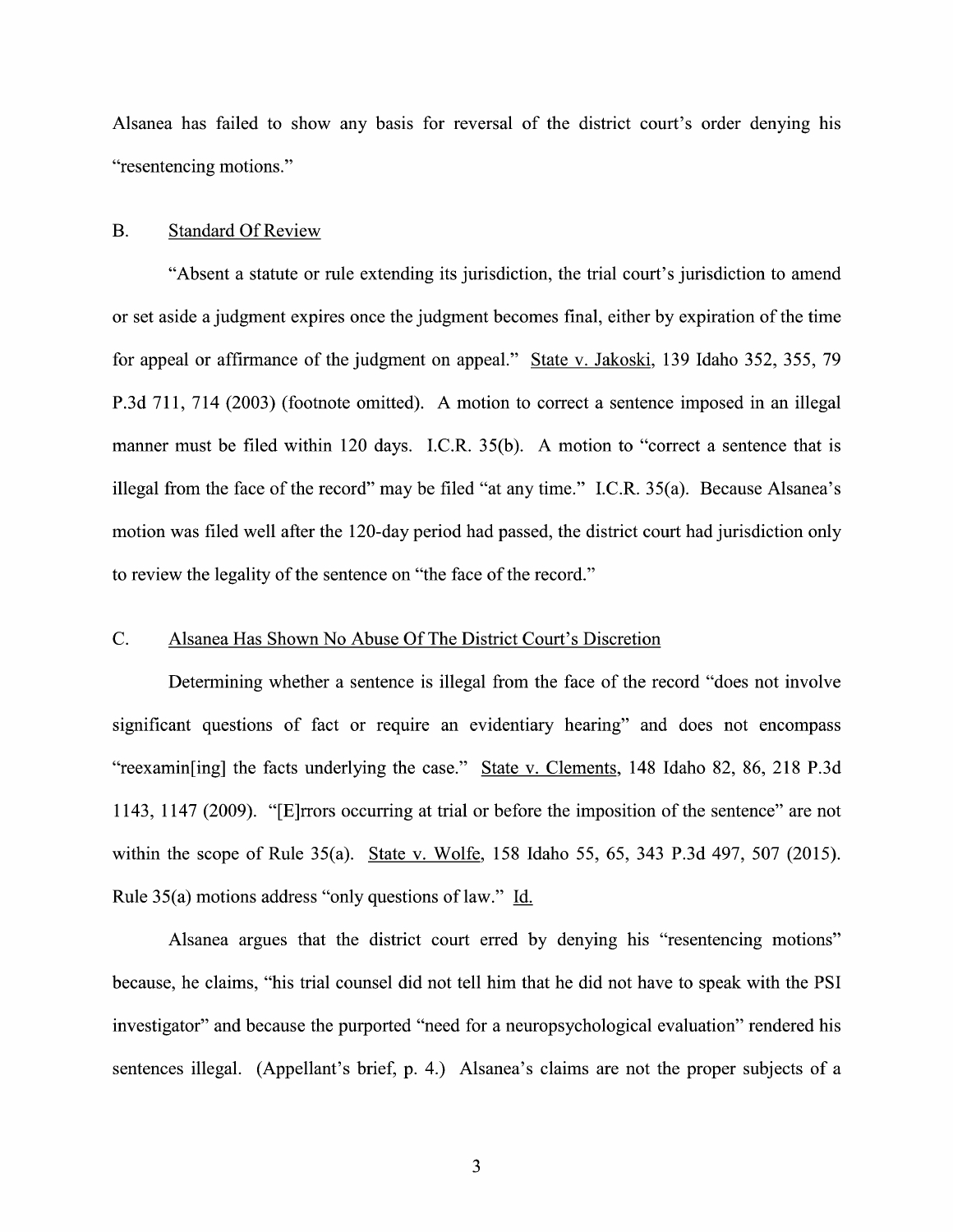Rule 35(a) motion. The claims do not allege that Alsanea's *sentences* are illegal from the face of the record. Rather, they are claims that his counsel and/or the district court committed error before the imposition of his sentences. The alleged errors are therefore not within the scope of Rule  $35(a)$ . See, e.g., Wolfe, 158 Idaho at 65, 343 P.3d at 507 ("Rule  $35$ 's purpose is to allow courts to correct illegal sentences, *not* to reexamine errors occurring at trial or before the imposition 0f the sentence."). Alsanea's Rule 35 claims are, at best, claims that his sentences were imposed in an illegal manner, which had to be brought within 120 days. Because Alsanea's claims do not fall within the ambit 0f I.C.R. 35(a), they could not be brought "at any time." The district court therefore lacked jurisdiction to consider or grant them.

Alsanea has not shown that his sentences are illegal. In its order denying Alsanea's Rule 35 motion and the related "resentencing motions," the district court correctly concluded that Alsanea's sentences are not illegal from the face 0f the record and that it was "without jurisdiction to resentence the Defendant" (R., p. 80). Jakoski, 139 Idaho at 354, 79 P.3d at 713 ("Absent a statute or rule extending its jurisdiction, the trial court's jurisdiction to amend or set aside a judgment expires once the judgment becomes final, either by expiration of the time for appeal or affirmance of the judgment on appeal."). Because the district court did not have jurisdiction to consider Alsanea's motions, it did not err by denying the motions. Alsanea has therefore failed to show any basis for reversal 0f the district court's order denying his "resentencing motions."